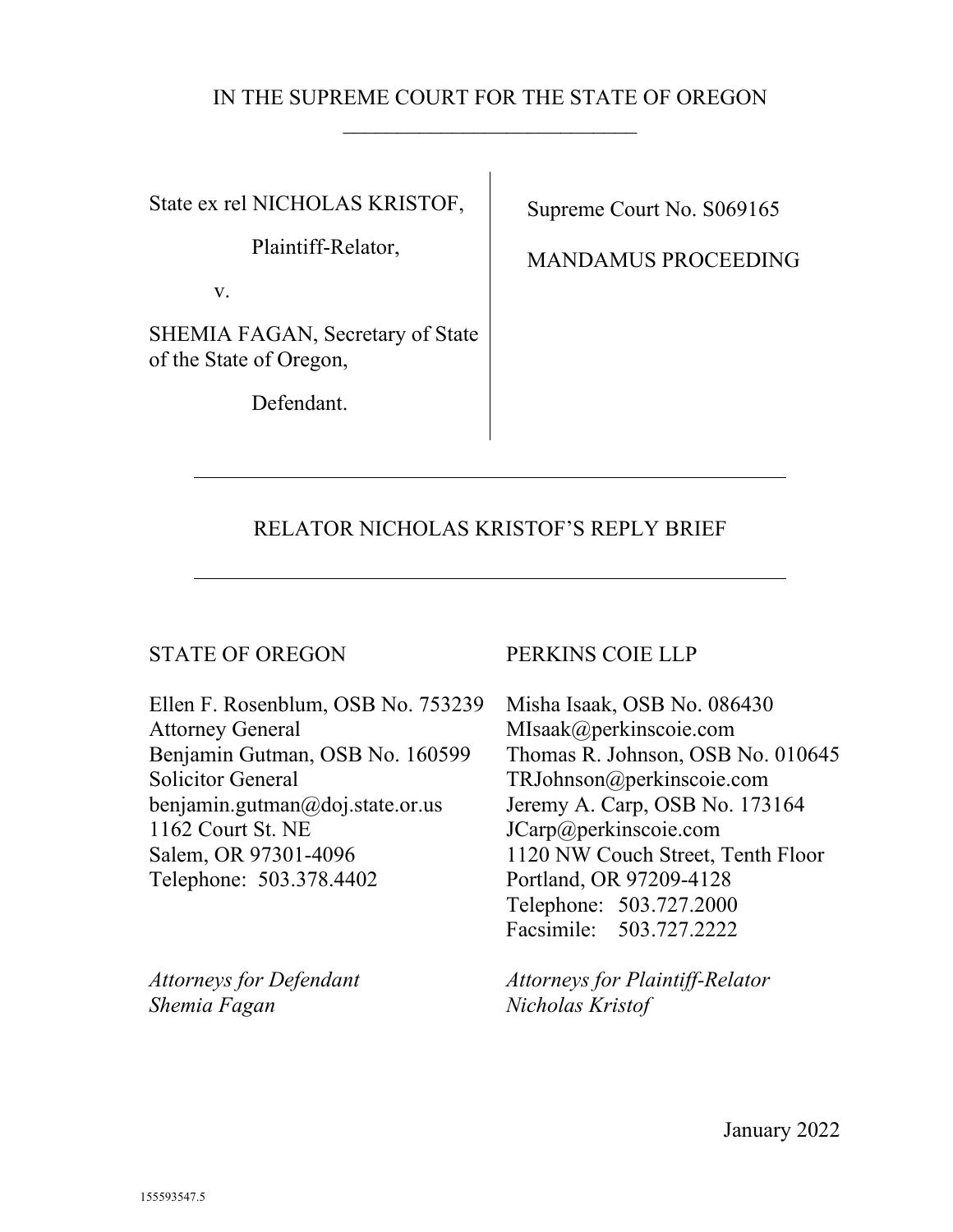# **TABLE OF CONTENTS**

|                | $\mathcal{D}$                                                |
|----------------|--------------------------------------------------------------|
| A.             | The framers of Article V, section 2, did not mean "domicile" |
| B.             | The Secretary's proposed domicile standard is arbitrary and  |
| $\mathbf{C}$ . | The Secretary ignores both facts and precedents              |
| D.             | The rule proposed by the Secretary is not narrowly tailored  |
|                |                                                              |

i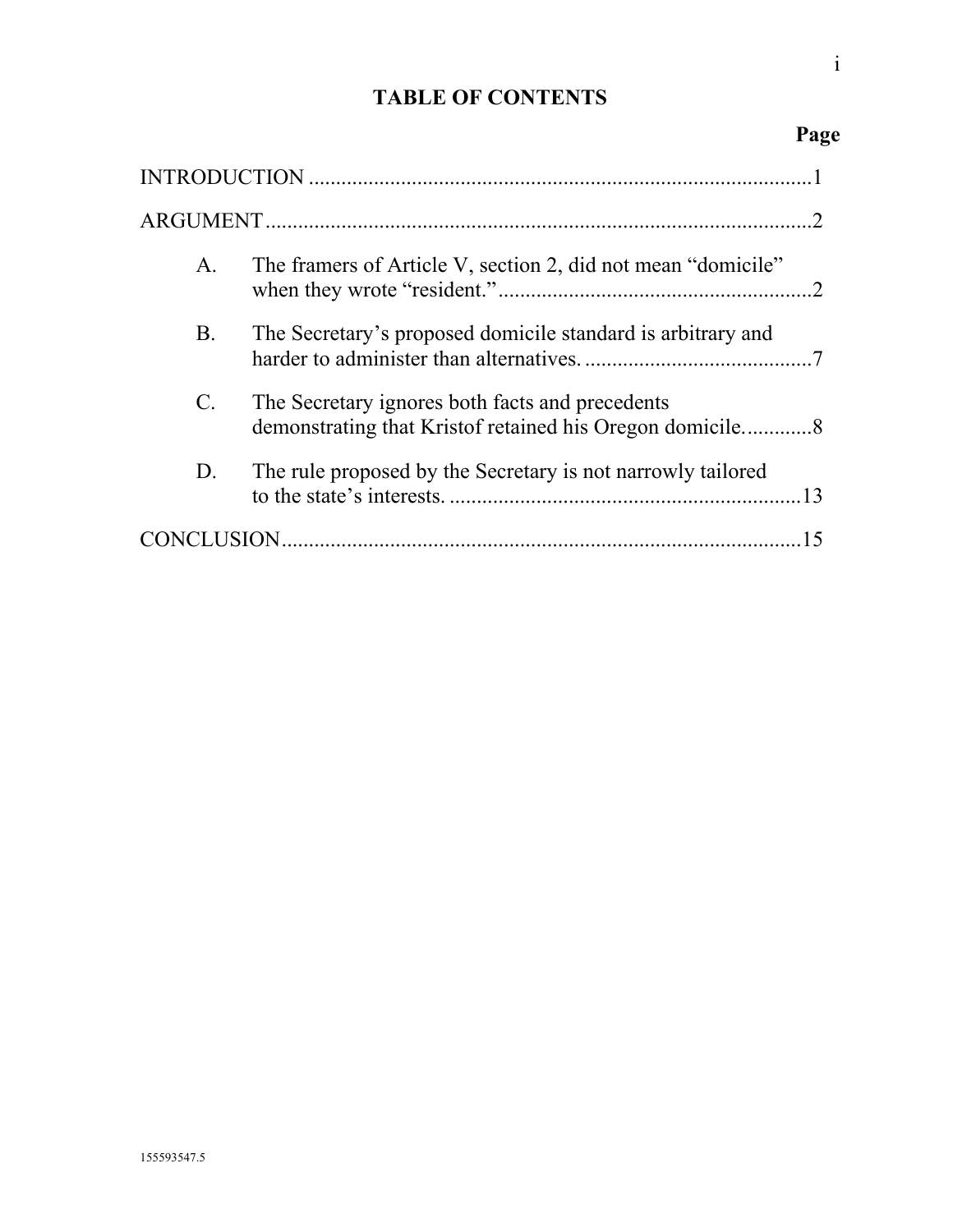# **TABLE OF AUTHORITIES**

# Page(s)

# **CASES**

| Callaway v. Samson,                                                             |  |
|---------------------------------------------------------------------------------|--|
| Chase v. Miller,                                                                |  |
| Chimento v. Stark,<br>353 F Supp 1211 (DNH), aff'd, 414 US 802 (1973)13, 14, 15 |  |
| Dorrance v. Martin,                                                             |  |
| Dunn v. Blumstein,                                                              |  |
| French v. Lighty,                                                               |  |
| Hinds v Hinds,                                                                  |  |
| Howlett v. Salish & Kootenai Tribes,                                            |  |
| Johnson v. California,                                                          |  |
| Jones v. McMaster,                                                              |  |
| Lee v. Simonds,                                                                 |  |
| Maas v. Gaebel,                                                                 |  |
| Mitchell v. United States,                                                      |  |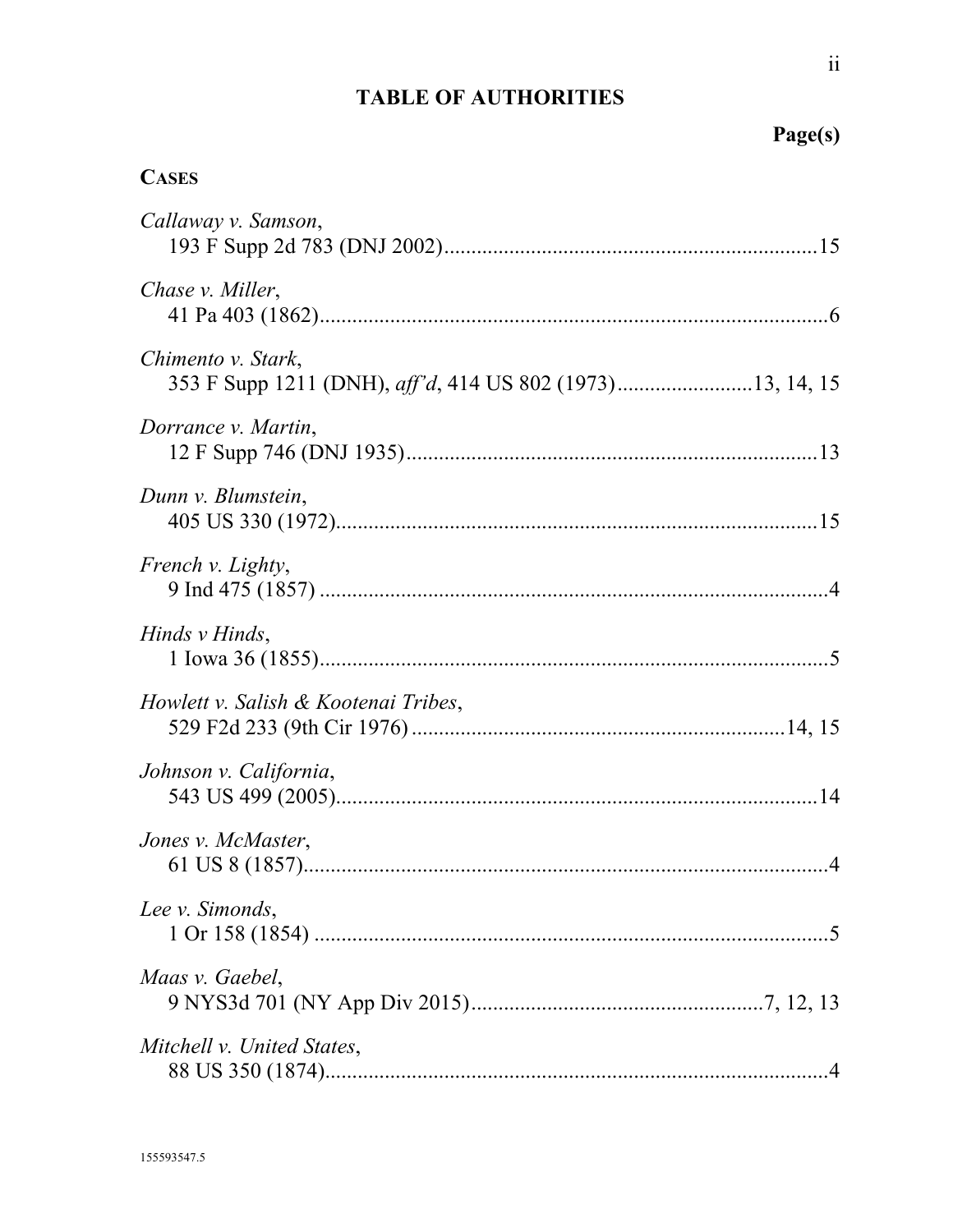# TABLE OF AUTHORITIES (cont'd)

# Page(s)

| Pickering v. Winch,                                              |  |
|------------------------------------------------------------------|--|
| Robertson v. Bartels,                                            |  |
| Root v. Tooney,                                                  |  |
| Shapiro v. Thompson,                                             |  |
| Thorndike v. City of Boston,                                     |  |
| Smith v. Croom,                                                  |  |
| Yonkey v. State,                                                 |  |
| Zimmerman v. Zimmerman,                                          |  |
| <b>STATUTES</b>                                                  |  |
| An Act to Establish the Territorial Government of Oregon, 9 Stat |  |
|                                                                  |  |
|                                                                  |  |
|                                                                  |  |
| <b>CONSTITUTIONS</b>                                             |  |
|                                                                  |  |
|                                                                  |  |
|                                                                  |  |
|                                                                  |  |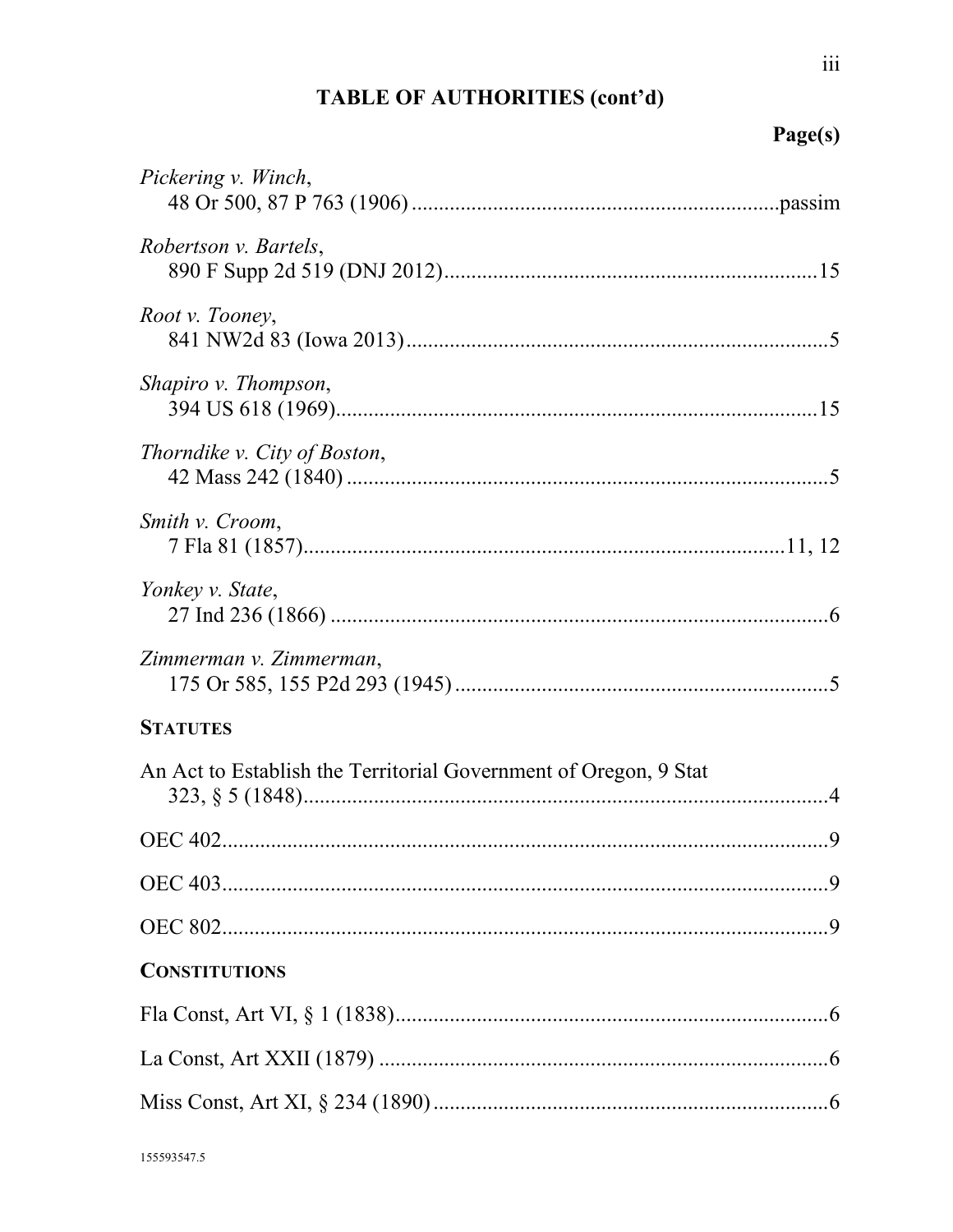# **TABLE OF AUTHORITIES (cont'd)**

|                                                                                                                              | Page(s) |
|------------------------------------------------------------------------------------------------------------------------------|---------|
|                                                                                                                              |         |
| <b>OTHER AUTHORITIES</b>                                                                                                     |         |
| Alexander M. Burrill, 2 A Law Dictionary and Glossary 413                                                                    |         |
| John Boag, 1 <i>Imperial Lexicon of the English Language</i> 351                                                             |         |
| John Bouvier, 2 A Law Dictionary Adapted to the Constitution and<br>Laws of the United States of America 468 (6th ed. 1856)3 |         |
| Noah Webster, An America Dictionary of the English Language                                                                  |         |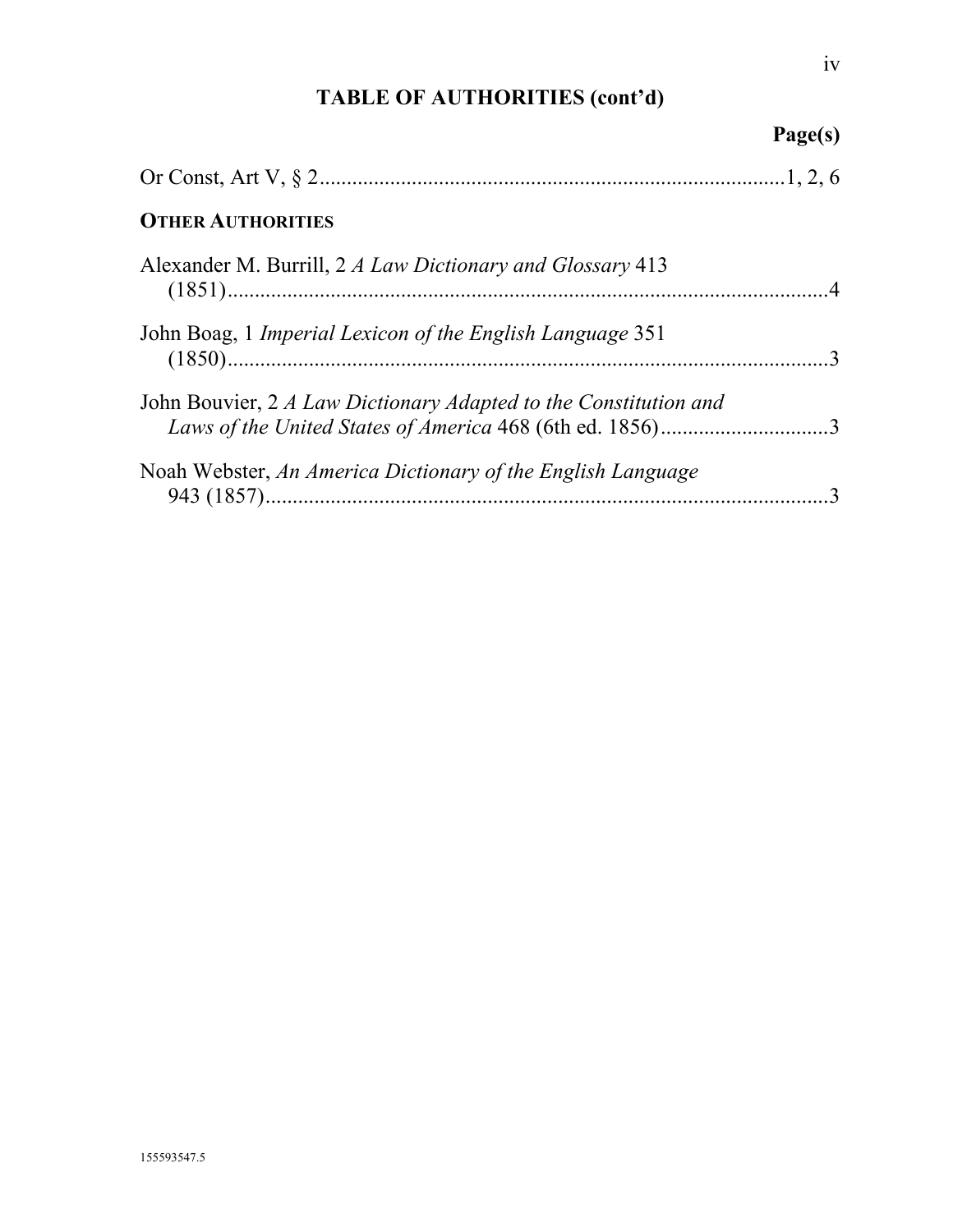### **INTRODUCTION**

<span id="page-5-0"></span>People's domestic lives and relationships to "home" are complicated. Consider these examples. A teenager lives with dad during the week and mom on weekends. A fishing-boat captain lives in Alaska from March through October and otherwise in Oregon; she has houses in both places. A congressperson works in Washington, D.C., and travels regularly to her home district. A business executive is promoted to run a division in London; the family returns home each summer. A retiree spends winter months in Florida. A family experiencing housing-insecurity moves between apartments and motels; their "permanent address" is a grandparent's home. A doctoral student divides time between school, parents, and a field-research location. Where do these people receive mail? Pay taxes? Vote? Hold driver's licenses? Send kids to school? Invariably, these supposed indicia of residency will point in different directions.

<span id="page-5-1"></span>The Secretary of State imagines a world simpler than it is. In this imagined world, each person has the privilege of one address to which objective evidence uniformly points as a fixed place of habitation. According to the Secretary, that is a person's "residence" for all purposes under the Oregon Constitution, whether for holding office or voting. But the Secretary's view reflects neither how people actually live, nor what the Oregon Constitution requires.

Like fishers, congresspeople, snowbirds, and others, Nicholas Kristof has lived in more than one place for decades. But the Secretary ignores these facts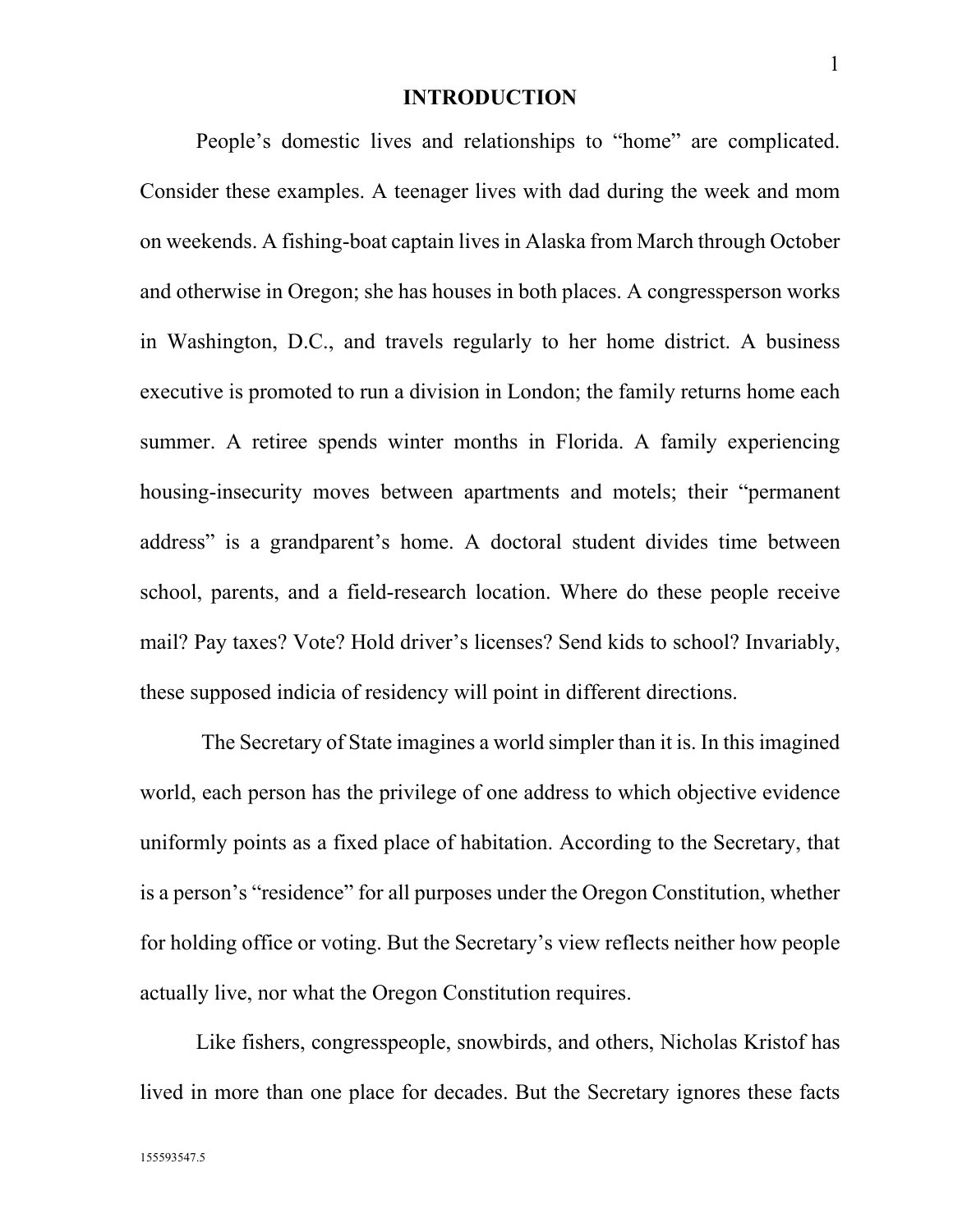and fails to grapple meaningfully with the real question presented here: whether someone who was raised and has lived part-time in the state for decades is a "resident" of Oregon under Article V, section 2, of the state constitution. Rather than account for the complexity of the lives of real people, including Kristof, the Secretary takes a facile view of the legal doctrine and factual record—asserting that Kristof "lived in New York" despite both contemporaneous and sworn statements that he lived in both places.

<span id="page-6-2"></span>The Oregon Constitution has room enough to accommodate the lives of real people like Kristof. He has been a resident of the state for many years, his ties to Oregon are deep and abiding, and voters—not elections officials—should decide his suitability to be Governor.

### **ARGUMENT**

## <span id="page-6-1"></span><span id="page-6-0"></span>**A. The framers of Article V, section 2, did not mean "domicile" when they wrote "resident."**

The text and historical circumstances underlying the adoption of Article V, section 2, evidence that "resident" does not mean "domicile." In urging this Court to find otherwise, the Secretary focuses on cherry-picked dictionary definitions and the importance assigned to durational residency rules by delegates to the Oregon Constitutional Convention. But neither the cited definitions nor the delegates' insistence on a residency requirement provide meaningful support for the Secretary's argument that the attorney-framers of Oregon's constitution meant "domicile" when they wrote "resident."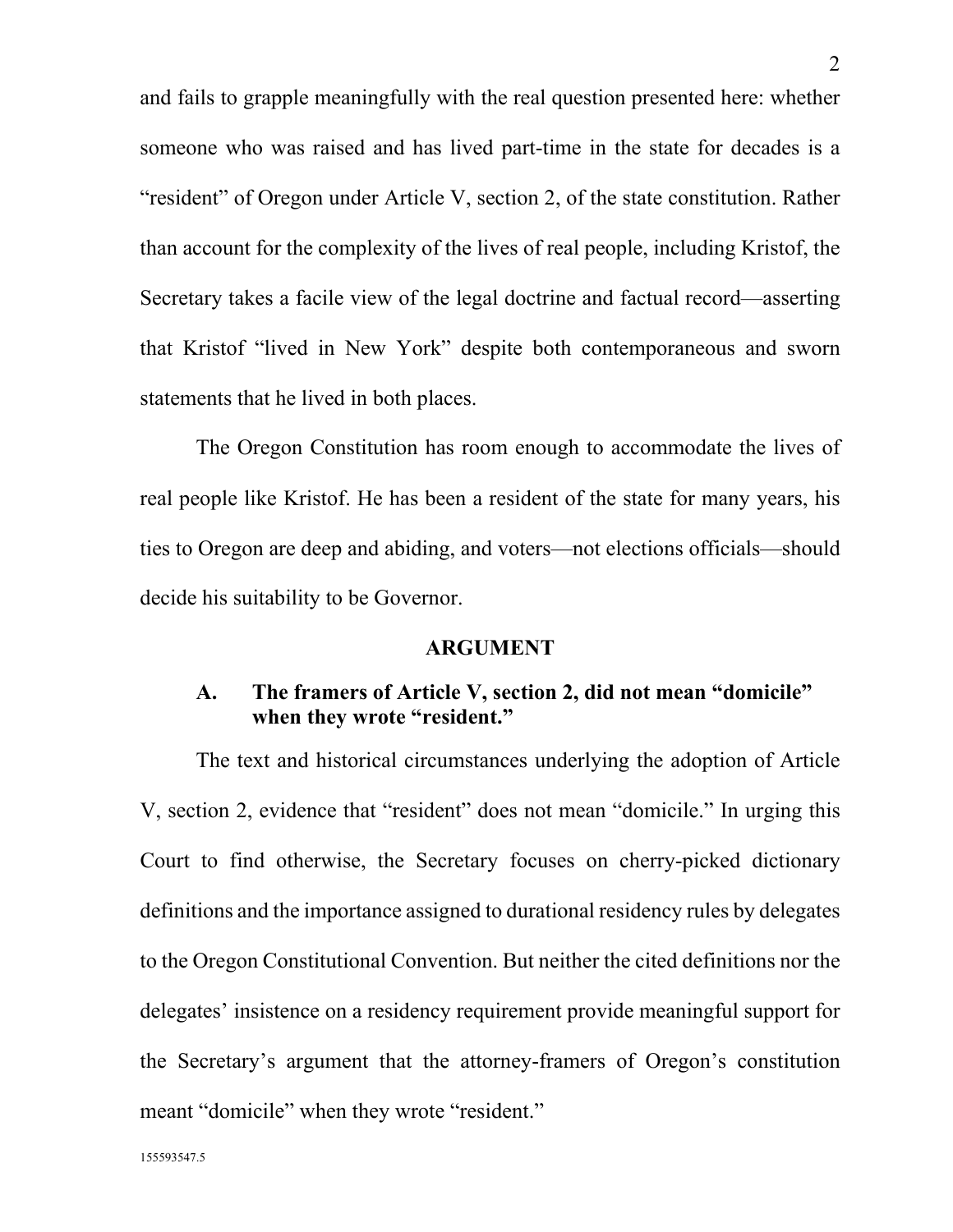The Secretary attempts to use dictionary definitions of "resident" to prove that "resident" means "domicile." But no definition of "resident" can prove the tautology that "resident" means *resident*. Any definition will only show that "resident" was related to or capable of description by other words. This does little to illuminate the drafters' intent. Moreover, the main dictionary cited by the Secretary does not even define a "resident" as one who is "domiciled" in a place; rather, it defines a "resident" as "one who resides or dwells in a place." (Resp Br 16.) To reach her desired result, the Secretary is forced to further define select words from her primary definition, and even then, she is left with a perplexing result: "resident" means "permanent resident." (*Id.*) Other dictionaries of the era also omit any mention of domicile. *See* Noah Webster, *An America Dictionary of the English Language* 943 (1857) (defining "resident" as "[d]welling or having an abode in a place for a continuance of time, but not definite"); John Boag, 1 *Imperial Lexicon of the English Language* 351 (1850) (same).

<span id="page-7-2"></span><span id="page-7-1"></span><span id="page-7-0"></span>The definitions from two legal dictionaries cited by the Secretary fare no better, offering multiple potential meanings, including "habitation" and, again, "permanent resident." (Resp Br 16.) Interestingly, the Secretary omits a portion of the definition in Bouvier's legal dictionary providing that "intent" is "essential" in determining where a person resides. John Bouvier, 2 *A Law Dictionary Adapted to the Constitution and Laws of the United States of America* 468 (6th ed. 1856). And the Secretary cites the definition of "residence," not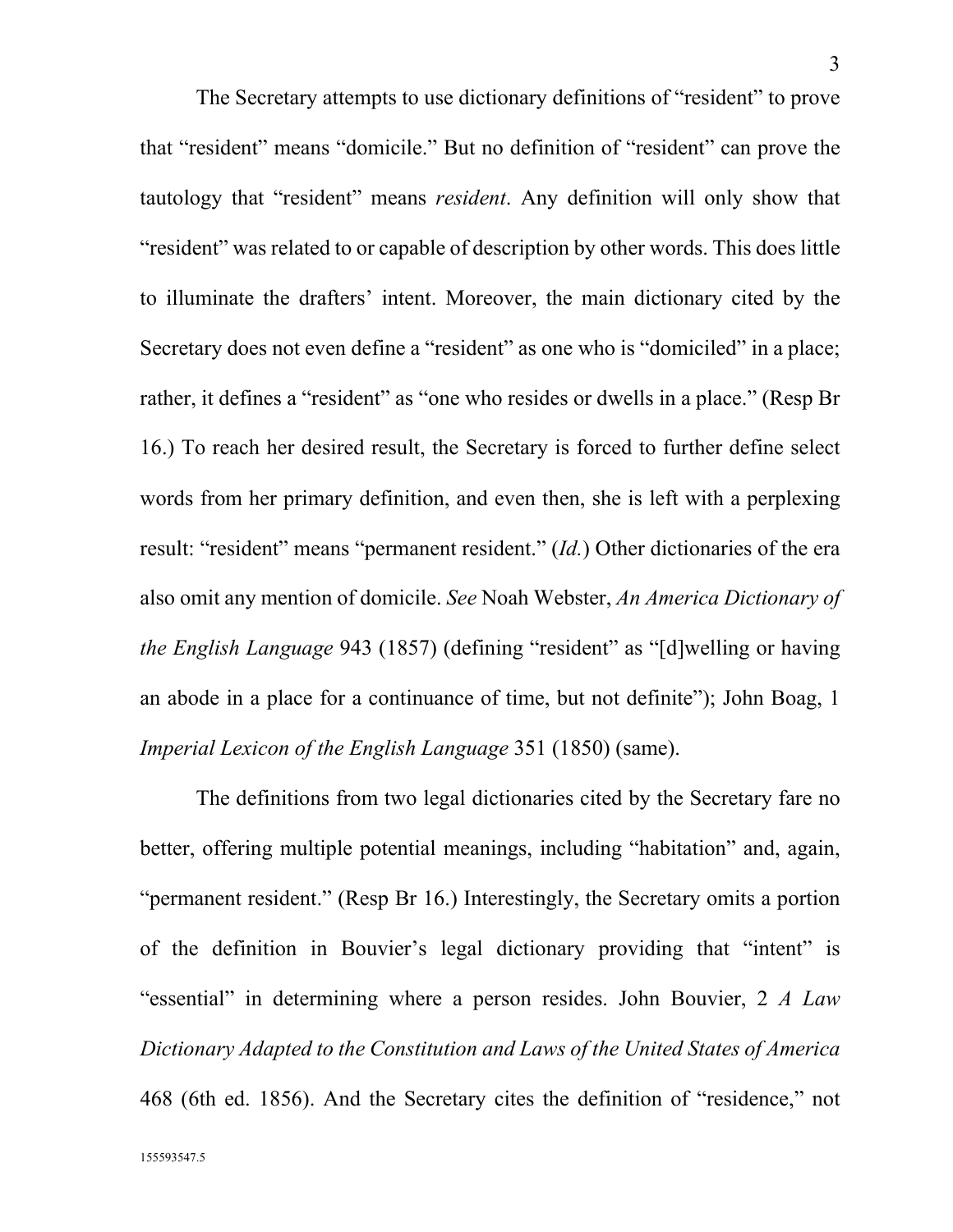<span id="page-8-4"></span>"resident," in Burrill's legal dictionary, likely because Burrill makes no mention of domicile when defining "resident." *See* Alexander M. Burrill, 2 *A Law Dictionary and Glossary* 413 (1851) (defining "resident" as "[o]ne who has a seat or settlement in a place; one who dwells, abides or lies in a place").

<span id="page-8-2"></span><span id="page-8-1"></span><span id="page-8-0"></span>The Secretary also offers little response to pre-1859 authorities showing that residence and domicile were often distinguished in practice. *See, e.g.*, *Jones v. McMaster*, 61 US 8, 10 (1857) (holding that "a domicil implies and presupposes a residence," but residence alone "does not constitute a domicil"); *The Amistad*, 40 US 518, 562 (1841) ("[A] former domicil is not abandoned by residence [elsewhere]."); *Mitchell v. United States*, 88 US 350, 353 (1874) (identifying "residence" as one element of "domicile"). Indeed, the best evidence of whether the framers recognized this distinction is the Indiana case of *French v. Lighty*, 9 Ind 475 (1857)—a case that expressly distinguishes the two concepts. Likewise, the 1848 law establishing a government for the Oregon Territory distinguished "residence" from "domicile." It provided that "a resident" could vote or hold office, but it excluded military service-members residing in the territory who did not have a "permanent domicile" here for at least six months. An Act to Establish the Territorial Government of Oregon, 9 Stat 323, § 5 (1848). The statute, like other legal texts of which the drafters would have been aware, used "residence" as a category distinct from and broader than "domicile."

<span id="page-8-3"></span>The common law distinction between residence and domicile explains why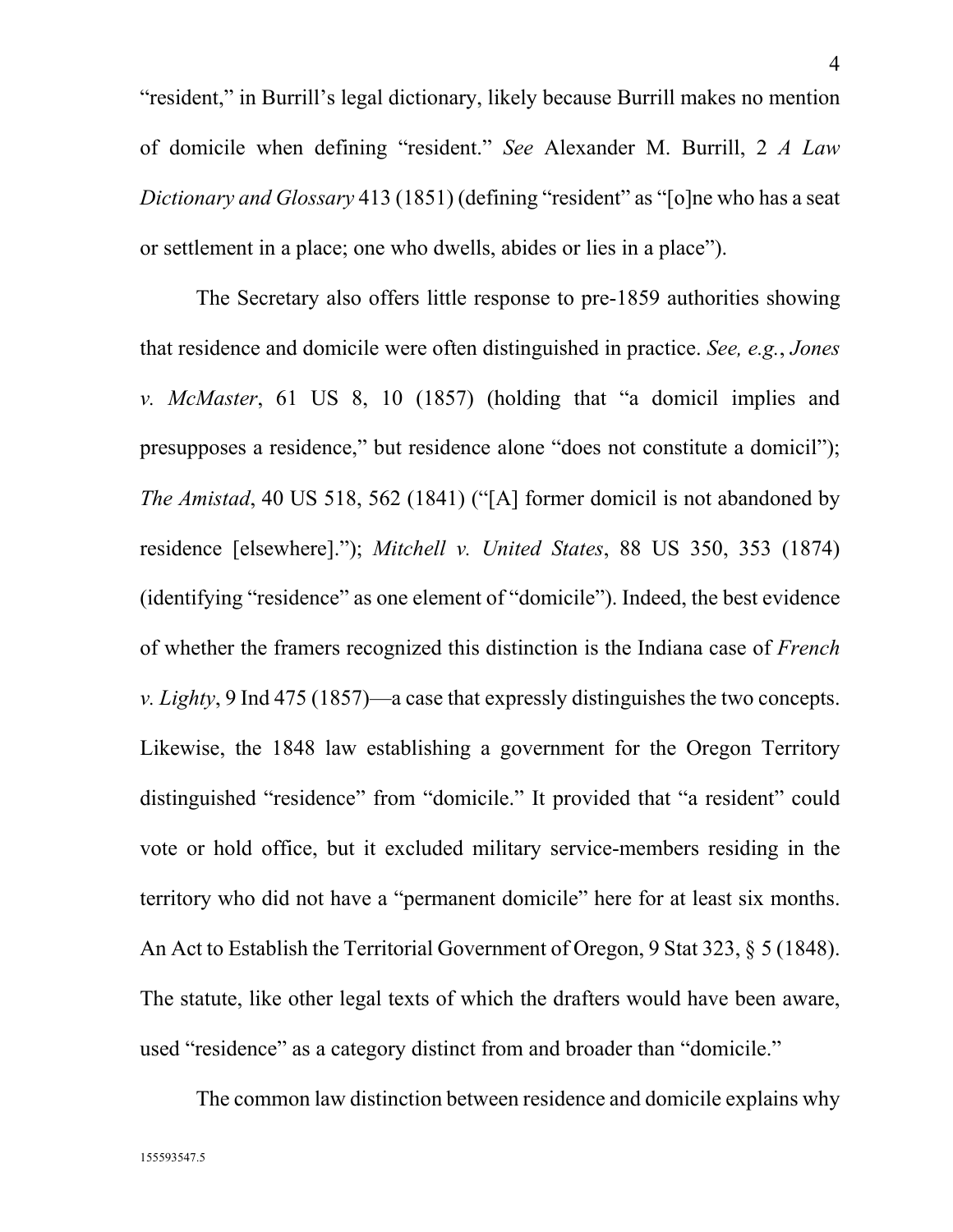<span id="page-9-4"></span><span id="page-9-1"></span>the Secretary can cite no early Oregon case to support her position. To the contrary, she asks the Court to infer that the concepts were necessarily treated as interchangeable based on a single citation in *Lee v. Simonds*, 1 Or 158 (1854). But the case cited by *Lee*—*Thorndike v. City of Boston*, 42 Mass 242 (1840) expressly recognized the distinction between residence and domicile. *Thorndike*, 42 Mass at 245 (observing that "residence, inhabitancy [and] domicil" are related but "not in all respects precisely the same"). And *Lee* itself does not hold that a person can be a "resident" of only one place—the hallmark of domicile—but rather that the plaintiff was not a "resident" because he quite literally had no home in Oregon. 1 Or at 160. The distinction between residence and domicile is confirmed by this Court's later cases. *See, e.g.*, *Pickering v. Winch*, 48 Or 500, 504, 87 P 763 (1906) ("[Domicile] is not in a legal sense synonymous with 'residence.'"); *Zimmerman v. Zimmerman*, 175 Or 585, 590, 155 P2d 293 (1945) ("At common law, residence and domicile are not synonymous.").

<span id="page-9-5"></span><span id="page-9-3"></span><span id="page-9-2"></span><span id="page-9-0"></span>Early out-of-state authorities cited by the Secretary also do not support her position. The only pre-1859 case she cites, *Hinds v Hinds*, 1 Iowa 36 (1855), concerned whether "resident," as used in Iowa's divorce statute, required an "intention" to make the state one's home or whether a transient presence would suffice; it did not hold that residence and domicile are always interchangeable. 1 Iowa at 38-49; *accord Root v. Tooney*, 841 NW2d 83, 91-92 (Iowa 2013) (limiting the *Hinds* interpretation of "resident" to the statute at issue in *Hinds*).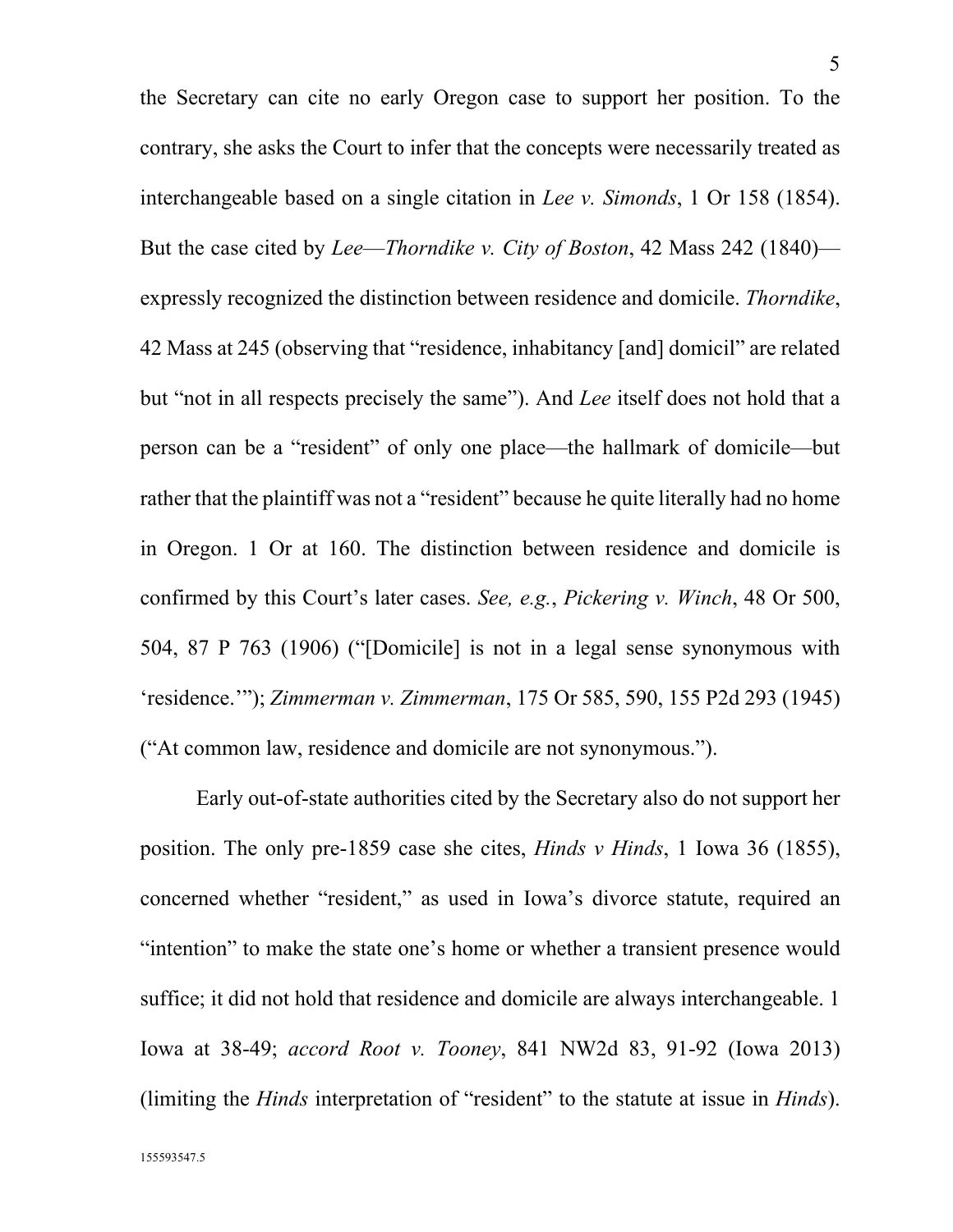<span id="page-10-1"></span><span id="page-10-0"></span>Similarly, *Chase v. Miller*, 41 Pa 403 (1862), does not stand for the general proposition that residence and domicile are synonymous, only that they were intended to be synonymous "as used in the [Pennsylvania] constitution." 41 Pa at 420. And contemporaneous state constitutions expressly distinguish between residence and domicile.[1](#page-10-3) The last case cited by the Secretary, *Yonkey v. State*, 27 Ind 236 (1866), likewise recognizes the distinction between domicile and residence, noting that one who "leaves his place of residence" with an intent to return "does not thereby lose his domicile." 27 Ind at 245.

To overcome the dearth of early Oregon and out-of-state authorities holding that "resident" means "domicile," the Secretary cites the debates of the Constitutional Convention. But her discussion proves an unremarkable and selfevident proposition: that the framers were determined to include a durational residency requirement, even if it would exclude some people from office. This again begs the question of whether the framers meant "domicile" when they wrote "resident." As to that point, the Secretary cannot cite a single instance in which "domicile" was used while delegates debated the various residency requirements in the Oregon Constitution—a strange omission if the term was, in fact, used interchangeably with "resident." And the policy objectives of a residency requirement—to exclude "strangers" who were unfamiliar with the

<span id="page-10-3"></span><span id="page-10-2"></span><sup>&</sup>lt;sup>1</sup> *E.g.*, Fla Const, Art VI, § 1 (1838); La Const, Art XXII (1879); Miss Const, Art XI, § 234 (1890).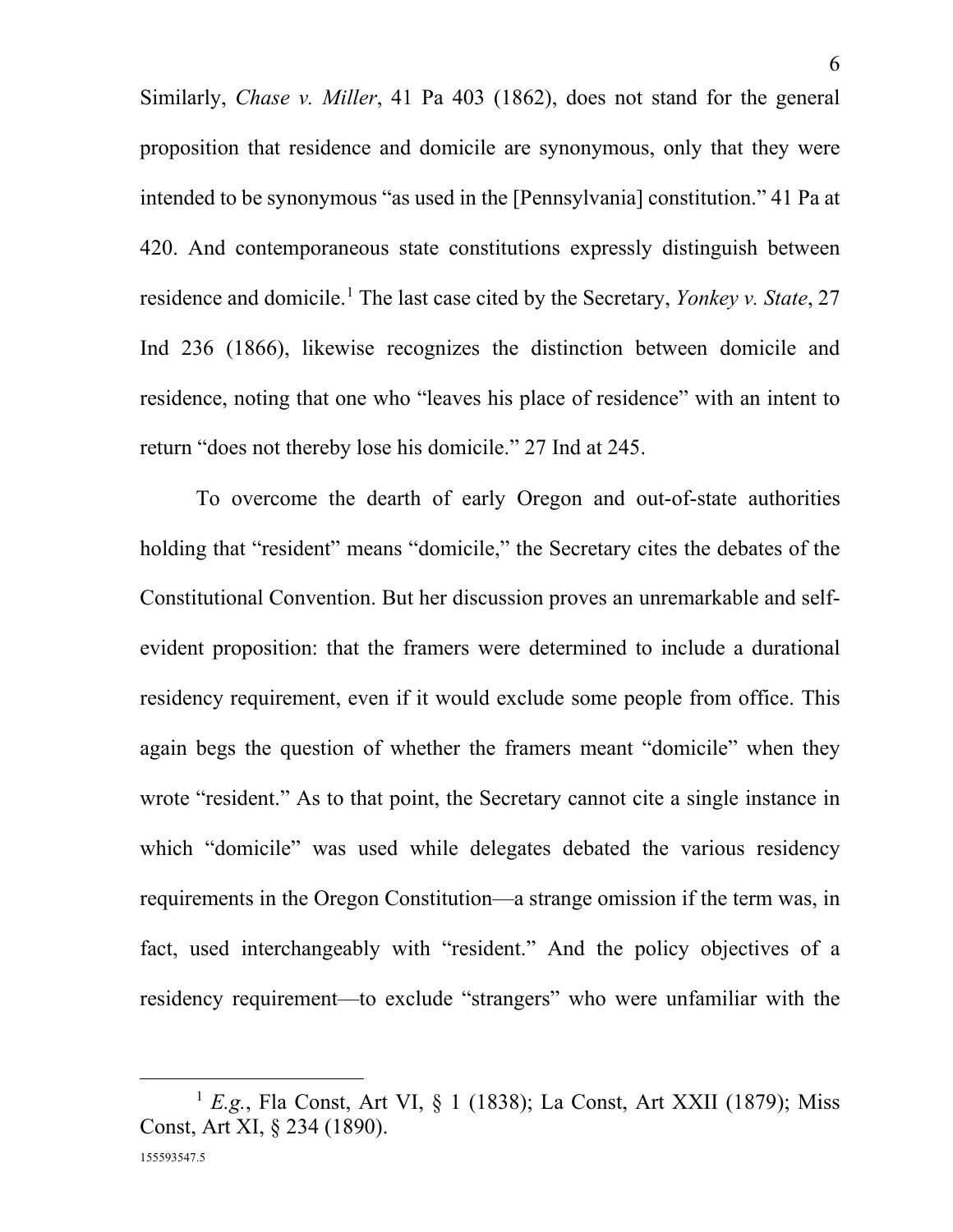<span id="page-11-0"></span>state—are not uniquely served by a domicile standard.<sup>[2](#page-11-2)</sup>

## **B. The Secretary's proposed domicile standard is arbitrary and harder to administer than alternatives.**

The Secretary says that her proposed legal standard is more easily administered than alternatives. It is unclear why. For individuals with indeterminate residences, the doctrine of domicile requires a multivariate weighing of evidence. In contrast, Kristof proposes that the best evidence of residence is (1) a person's attestation about where they live and consider to be home, and (2) corroborating facts. Not only is this standard easily administered but, according to three former secretaries, it is the standard that has governed residency determinations in the past. (App 75-77.) Indeed, the disposition of residency challenges for Wes Cooley and, ultimately, for Bill Wyatt deferred to the candidates' attestations and testimony. (*Id.* at 5-6, 117.) Other jurisdictions likewise defer to individuals' own choices in making residency determinations. *See Maas v. Gaebel*, 9 NYS3d 701, 703-05 (NY App Div 2015). That is the most fair-minded approach—county clerks should not interrogate snowbirds, college students, houseless individuals, and migrant workers who are registering to vote about proof of their domicile; they should accept good-faith and well-founded

<span id="page-11-2"></span><span id="page-11-1"></span><sup>&</sup>lt;sup>2</sup> Although the Secretary questions whether the original policy aims of a residency requirement were truly to exclude those who were "strangers" and did not "know something of the state," (Resp Br 23), the quoted language is taken directly from the historical record. *Constitutional Convention*, Oregon Argus (Sept 12, 1857).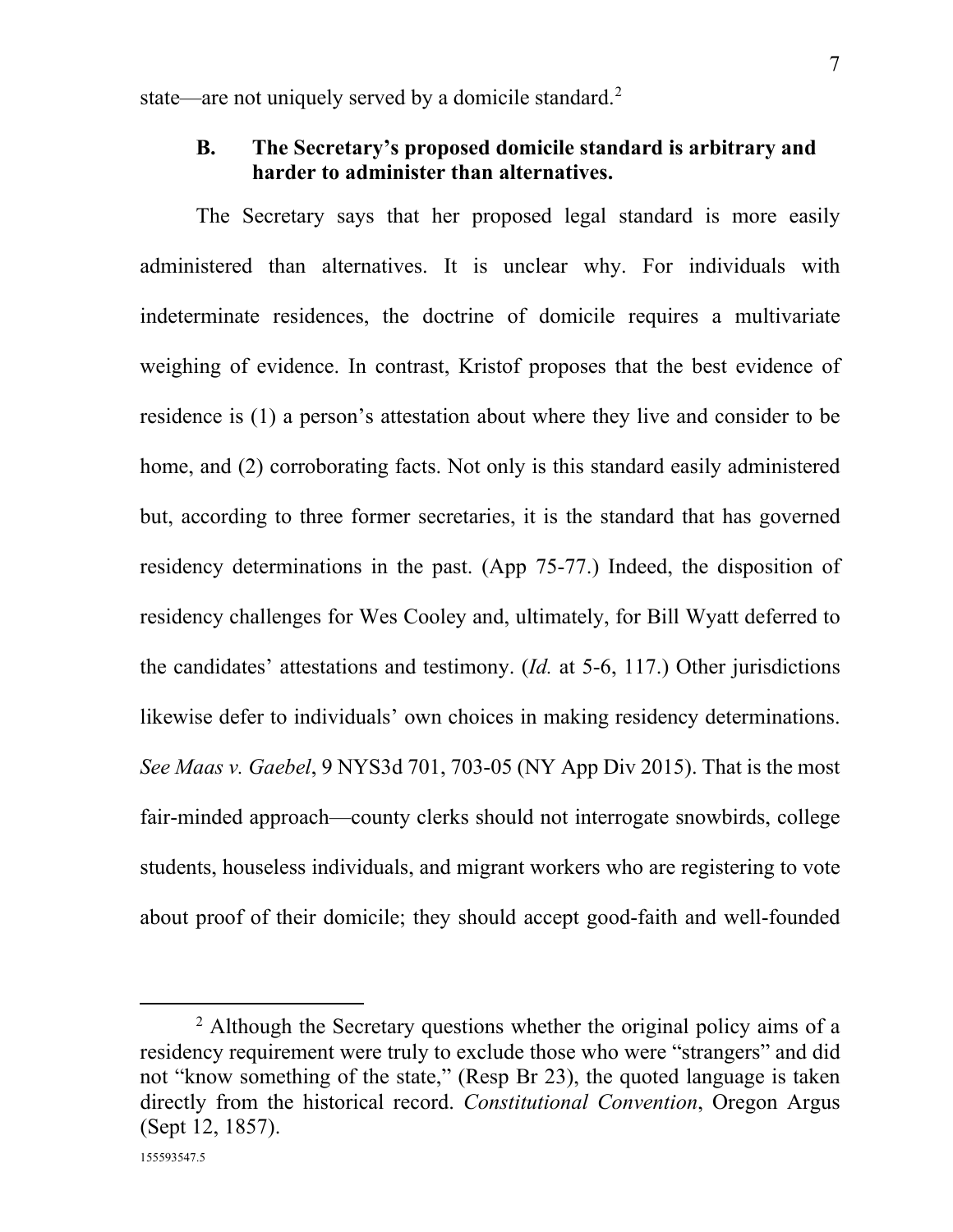attestations that *this is the place I consider to be home*. [3](#page-12-1)

An alarming suggestion underlies the Secretary's argument. Though she has said that residency is "not a high bar," (Supp App 28), she now suggests that elections officials should have a muscular role in smoking out and disqualifying supposed nonresidents. At a time when canards of voter fraud provoke searches for imagined ineligible registrants, the Secretary would license county officials to disqualify voters and candidates who are acting based on good-faith, wellfounded beliefs about their residency.

## <span id="page-12-0"></span>**C. The Secretary ignores both facts and precedents demonstrating that Kristof retained his Oregon domicile.**

Kristof readily satisfies the domicile standard applied in error by the Secretary. In reaching a contrary conclusion, the Secretary focuses myopically on Kristof's ties to New York while avoiding the facts most relevant to this case: *Kristof's ties to Oregon*. She also fails to address a line of pre-1859 precedents that offer the best evidence of how the drafters of Article V, section 2, would have applied a domicile standard to Kristof. These early domicile cases demonstrate that Kristof's deep and enduring ties to Oregon are controlling.

The burden was on the Secretary to prove that Kristof "indicat[ed] and carr[ied] into effect an intention to abandon" his Oregon domicile. *Pickering*, 48

<span id="page-12-1"></span> $3$  Even if a domicile standard were more easily administered (it is not), it is unclear why this consideration should be dispositive. County officials apply complex legal standards and exercise judgment all the time. Administrative convenience is no reason to sacrifice constitutional rights.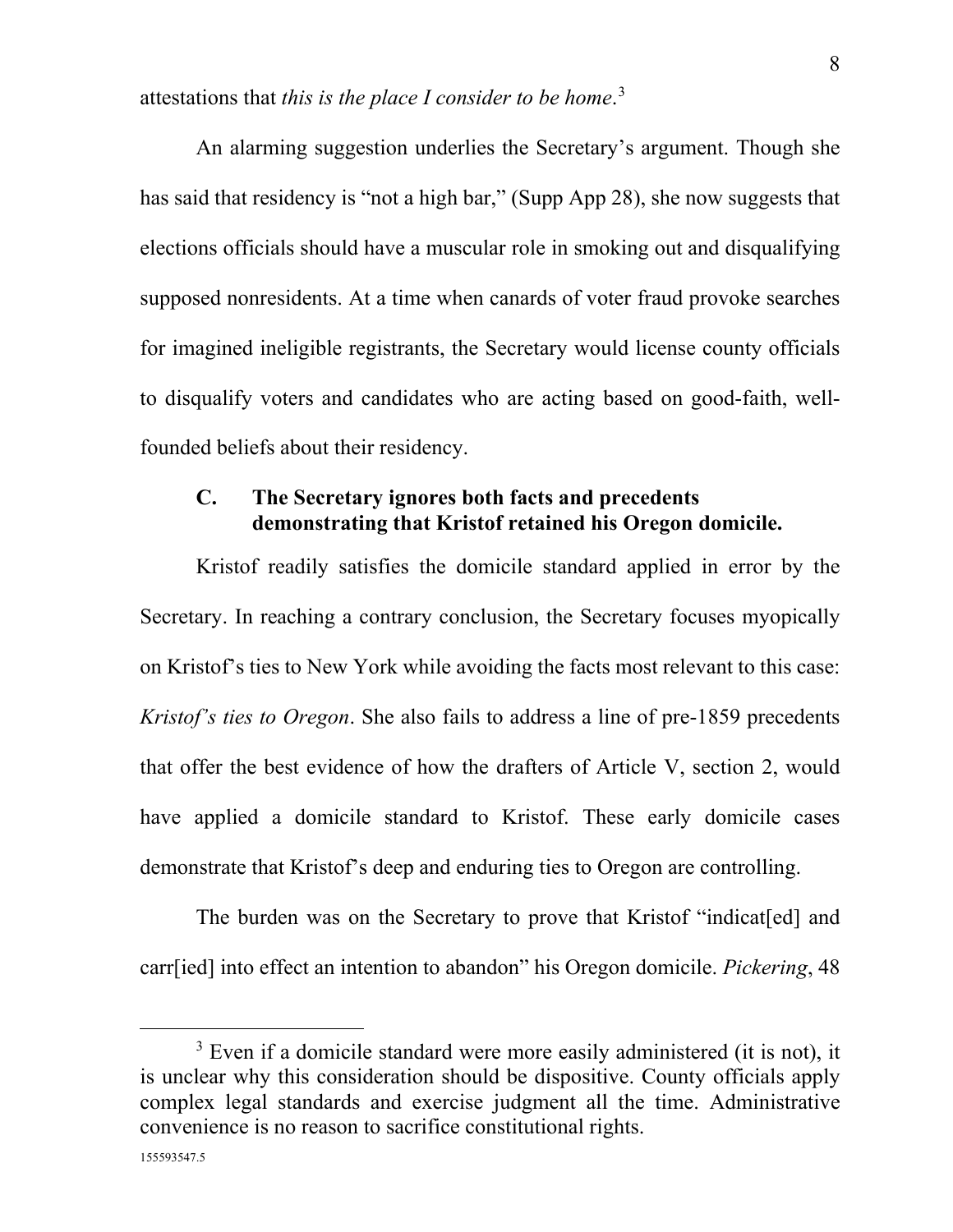Or at 505. What's more, the Secretary was required to consider the "whole taken together"—not just facts confirming her position. *Id.* (quoting *Thorndike*, 42 Mass at 242). But the Secretary's analysis fails to credit the substantial evidence that Kristof maintained deep and enduring ties to his Oregon farm. She makes no mention of the home Kristof built for his family on the farm; the nearby properties that he has long owned, improved, and paid taxes on; the decades of writings in which he has identified the farm as his home; the many periods during which he has lived and worked on the farm; his hiring and oversight of staff; the years he devoted to replanting the farm's crops; his leasing the farm; and the years he spent writing a book about Oregon while living on the farm. None of these facts evidence an intent for Kristof to abandon his Oregon domicile; to the contrary, they corroborate his unwavering view that the farm was and remains his home.

Moreover, many of the facts on which the Secretary does rely are far less probative of Kristof's intent than those she ignores or dismisses. [4](#page-13-1) The quality of

<span id="page-13-1"></span><span id="page-13-0"></span><sup>&</sup>lt;sup>4</sup> The Secretary says items like income taxes were dispositive of her decision, despite not having requested information about them. She rationalizes this game of cat-and-mouse by referring to a statement by Kristof's counsel that Kristof would not have "much more information" than what was available publicly. Setting aside the inappropriateness of relying on a nonspecific statement like that, Kristof categorically denies that his counsel said it. (*See* App 1-2 (summarizing the conversation).) In that conversation, the Elections Division representative said it planned to work with DOJ to formulate a series of specific questions, but the only specific issue identified in the December 21 inquiry was Kristof's voting history. Kristof objects to and moves to strike the Declaration of Lydia Plukchi as it contains hearsay, irrelevant information, and information previously unavailable to Kristof. *See* OEC 802, 402, 403.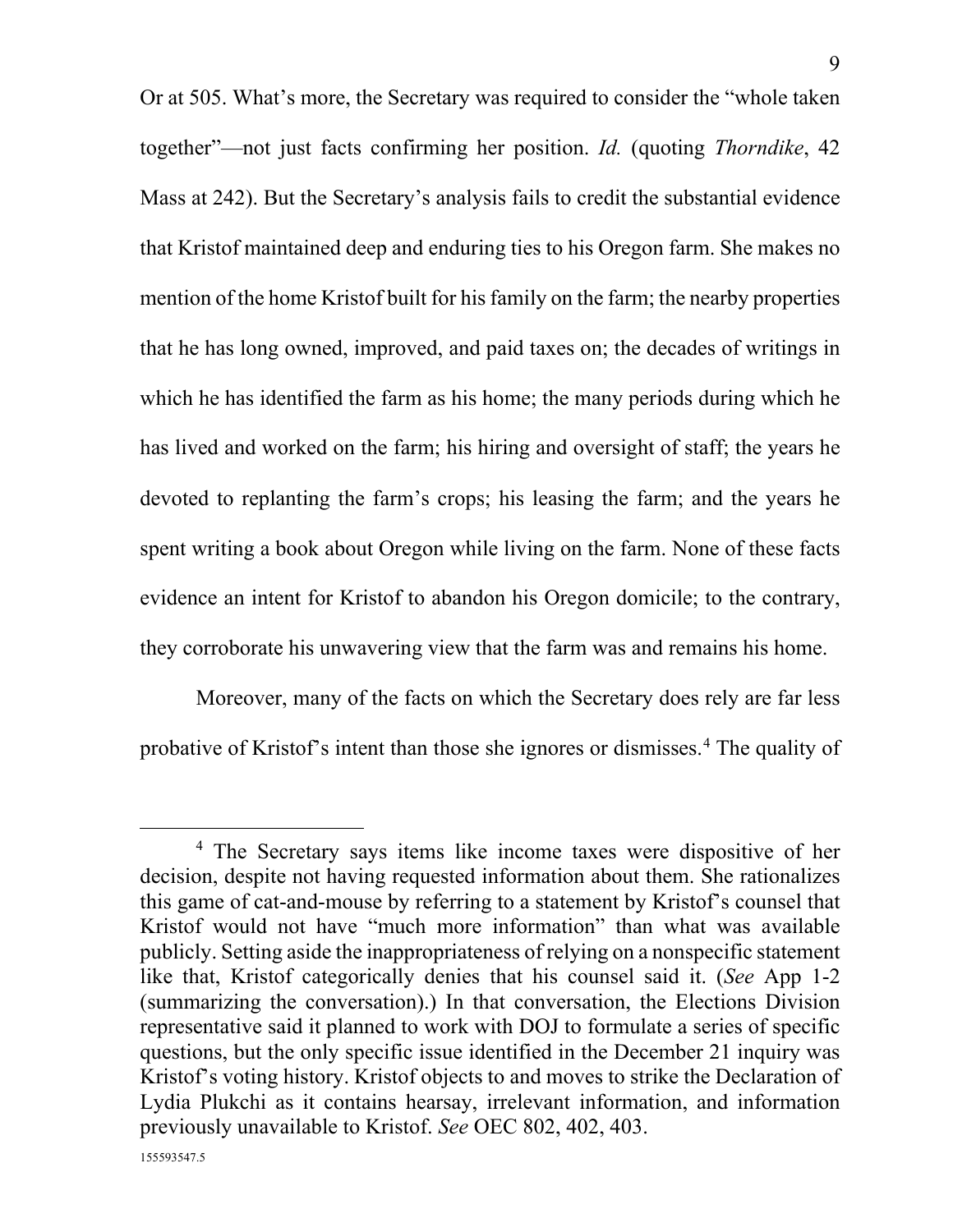a person's ties to their original domicile are highly probative of whether the person intends to abandon that domicile. The Secretary, however, pays little attention to the nature of Kristof's ongoing ties to Oregon or his farm. Instead, she places dispositive weight on infrequent ministerial acts, like applying for a driver's license, filing taxes, or changing voter registration, each of which involve little more than filling out paperwork. But it is difficult to imagine that these ministerial acts reveal more about Kristof's intent—or better serve the original policy aims of the residency requirement—than his decades of maintaining a home on his farm, religiously spending summers on the farm, managing the farm, transitioning crops on the farm, or writing an entire book about the struggles of those living near the farm. This disregard for Kristof's lived experience further undermines the Secretary's analysis.

Nothing captures this problem more vividly than the Secretary's treatment of the two years that Kristof spent writing the book *Tightrope*. Kristof lived and worked on his farm for much of 2018 and 2019 while writing the book. (App 30.) In it, Kristof examines the social and economic challenges facing Oregonians, drawing on extensive in-person interviews with friends, acquaintances, and other Oregonians whom Kristof has known for decades. (*Id.*) And yet, the Secretary uses Kristof's work on *Tightrope* as evidence that he was not *truly* living in Oregon during that time—the implication being that he was physically present, but his mind and work were elsewhere. She misses the point entirely: *Tightrope*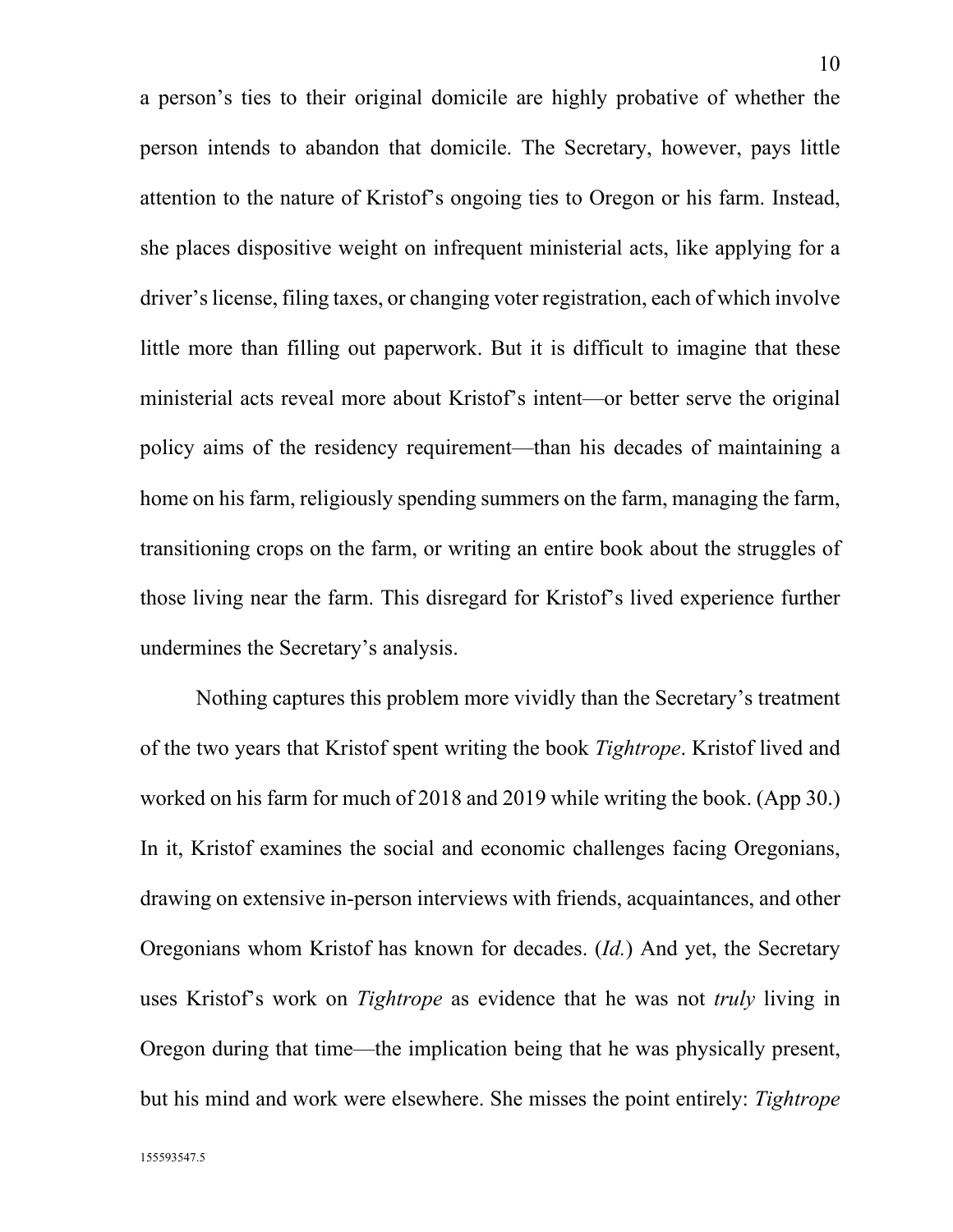was a book *researched in Oregon, written in Oregon, and about Oregon*. It required Kristof to draw on his lifetime of personal connections, experiences, and knowledge of the state, to say nothing of the hundreds of hours spent talking to members of his community and becoming intimately familiar with the roots of their struggles. Surely this is not the "stranger" feared by the framers. (Opening Br 21-24.) For the Secretary to use *Tightrope* as evidence that Kristof was not *truly* living in Oregon in 2018 and 2019 is simply unsupportable.

<span id="page-15-0"></span>The Secretary also fails to address the closely analogous cases of *Smith v. Croom*, 7 Fla 81 (1857), and *Succession of Franklin*, 7 La Ann 395 (1852). A cursory review of the facts and holdings of those cases—discussed at length in Kristof's opening brief—makes clear why she avoids them.

In both cases, the party in question had moved away from their original state of domicile after finishing school; lived the vast majority of their remaining life in a different state; voted in the other state; owned a home and properties in the other state; worked in the other state; listed the other state as their home in "notarial" documents; and spent as little as "a few days" each year in their original state of domicile. (Opening Br 42-46.) And in both cases, the court held that these facts could not overcome the "overwhelming presumption" that the parties retained their original domiciles because each had returned to their home state annually—even if just for "a few days"—and often described the state as "home." *Smith* and *Succession of Franklin*, as well as this Court's later decision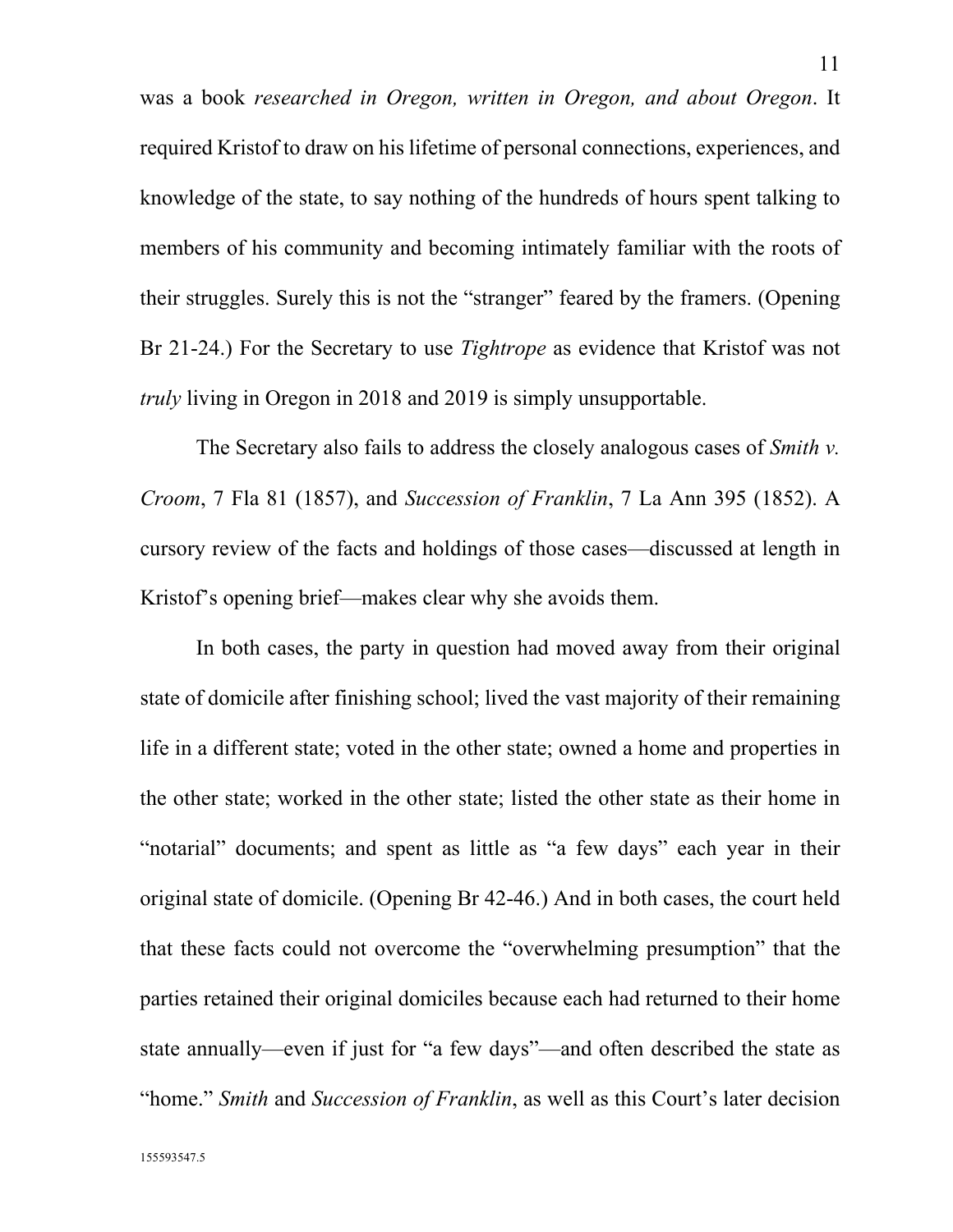<span id="page-16-1"></span>in *Pickering*, leave no doubt that Kristof retained his Oregon domicile. With no pre-1859 Oregon case on point, *Smith* and *Succession of Franklin* offer the best evidence of how the framers would have applied the domicile doctrine to Kristof. The Secretary's failure to address them is telling.<sup>[5](#page-16-2)</sup>

<span id="page-16-0"></span>Finally, the Secretary attempts to overcome these shortcomings by placing dispositive weight on Kristof's voting history. [6](#page-16-3) In doing so, she conflates the question of whether New York law allowed Kristof to vote in the state with the question of whether Kristof intended to keep Oregon as his home. As New York courts have made clear, a person may vote in New York if they hold a "legitimate" residence in the state. *Maas*, 9 NYS3d at 705. A voter is *not* required to have a "year-round permanent home" in New York or "more significant contacts to [New York] than any other."[7](#page-16-4) *Id*. Although the Secretary claims that "New York law does not allow a person to vote at a 'vacation home' while at the same time claiming to be domiciled elsewhere," (Resp Br 41), that is precisely

<span id="page-16-2"></span><sup>5</sup> Although the Secretary leans heavily on modern (largely out-of-state) domicile cases, they are of little relevance to understanding the original meaning of Article V, section 2.

<span id="page-16-3"></span><sup>&</sup>lt;sup>6</sup> Highlighting vote-by-mail, the Secretary questions Kristof's explanation of registering in New York for convenience. But vote-by-mail was new and unfamiliar when Kristof registered in New York; making registration changes online was not possible until years later.

<span id="page-16-4"></span> $7$  The Secretary cites New York's statutory definition of residency as proof that Kristof must have been domiciled in New York if he registered to vote there. But statutes are read in light of the cases interpreting them, and a reading of the statute to require registration only at a dual resident's principal home is precisely the interpretation that the New York appellate court rejected in *Maas*.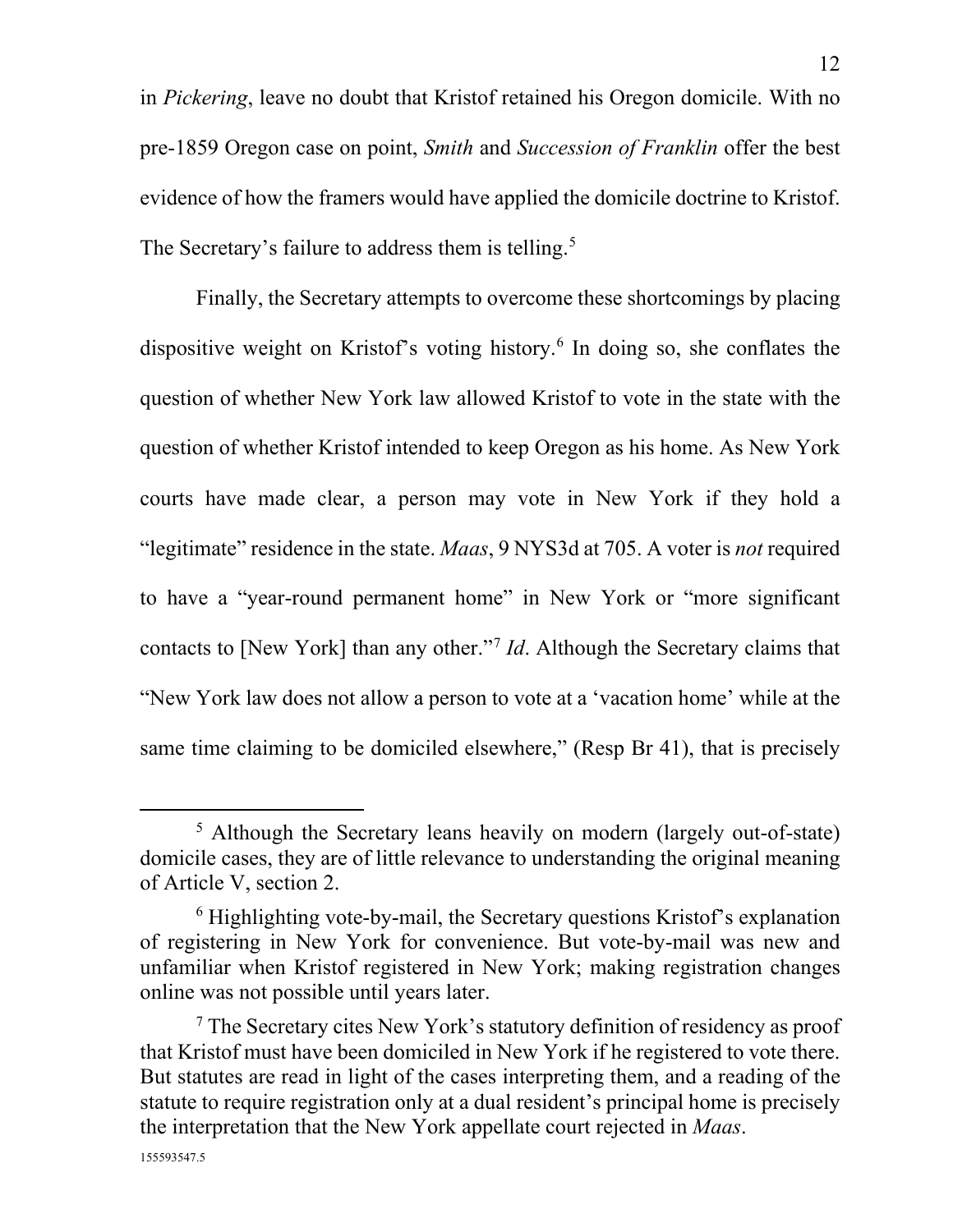<span id="page-17-3"></span>what it allows. *See id.* (rejecting the trial court's distinction between a "vacation" home" and "permanent home"). More to the point, New York election law answers only the question of whether a person whose primary home is in Oregon may vote in New York: they may. But it does not help to discern a person's *intention* with respect to their Oregon home—the key question under Oregon law. The Secretary confuses the two points when she looks to New York statutes for answers to a question of Oregon law.[8](#page-17-4)

## <span id="page-17-0"></span>**D. The rule proposed by the Secretary is not narrowly tailored to the state's interests.**

Article V, section 2, burdens the constitutional rights of equal protection and voting, to interstate travel, and to run for office. The controlling constitutional test—strict scrutiny—demands that the durational residency rule be interpreted narrowly so it is tailored to the rule's purposes and minimally intrudes on constitutional rights.

The Secretary responds that because fundamental rights are not at issue, rational basis review, not strict scrutiny, is the operative test. But the fundamental rights of voting and interstate movement *are* at issue. Even the cases relied on by the Secretary do not support her position.

<span id="page-17-1"></span>It is true that two cases—*Chimento v. Stark*, 353 F Supp 1211 (DNH),

<span id="page-17-4"></span><span id="page-17-2"></span><sup>&</sup>lt;sup>8</sup> For similar reasons, two states can tax an individual as their domiciliary because a determination of domicile in one state is not dispositive of the other. *E.g. Dorrance v. Martin*, 12 F Supp 746, 751 (DNJ 1935).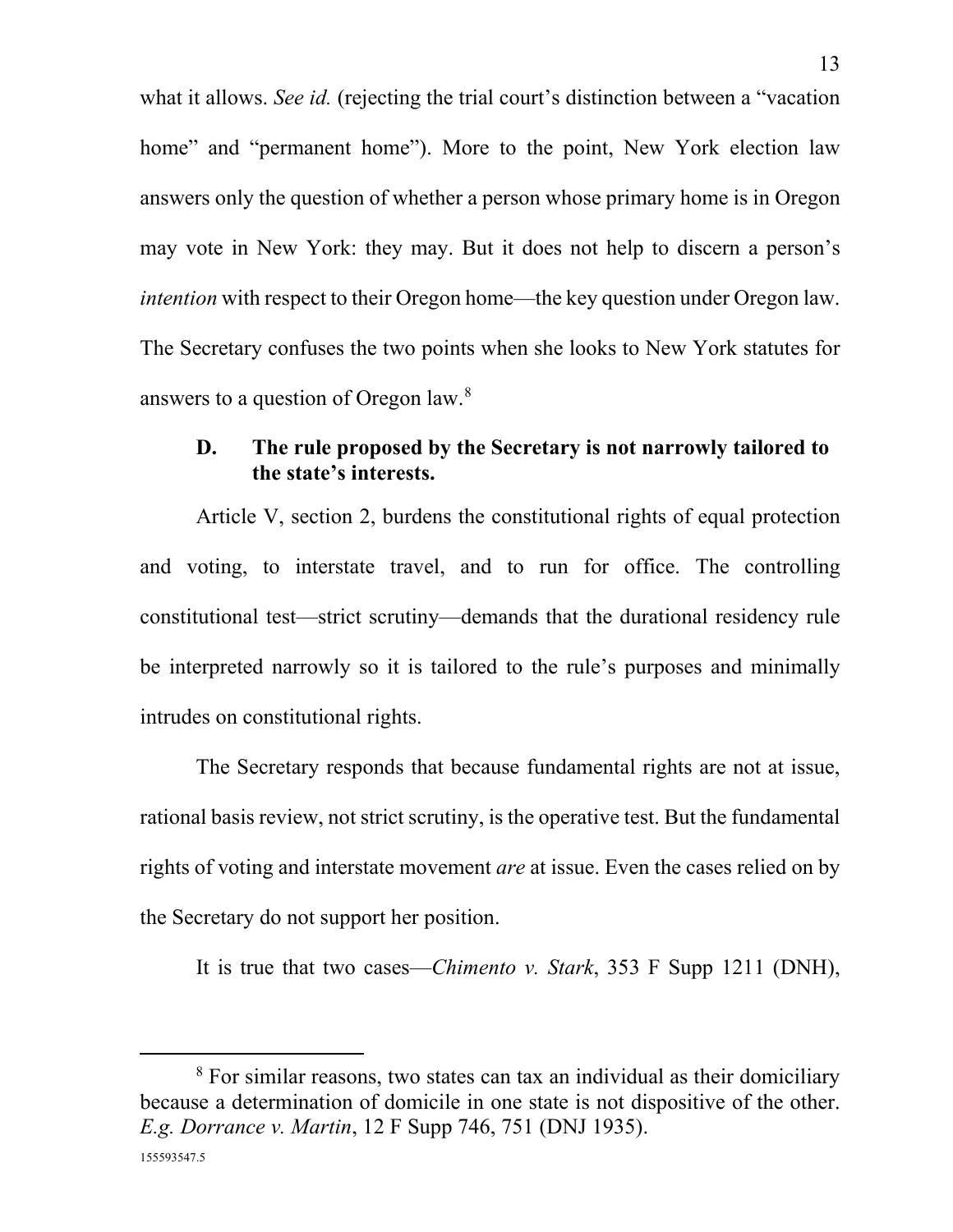<span id="page-18-0"></span>*aff'd*, 414 US 802 (1973), and *Sununu v.* Stark, 383 F Supp 1287 (DNH 1974), *aff'd*, 420 US 958 (1975)—upheld durational residency rules and were summarily affirmed by the U.S. Supreme Court. But both cases adopt strict scrutiny as the controlling test. *See Chimento*, 353 F Supp at 1214 ("[A]pplication of the 'compelling interest' test is required in this case \* \* \*."); *Sununu*, 383 F Supp at 1290 ("[T]he proper standard of review is the 'compelling state interest' test."). The Ninth Circuit also applies strict scrutiny to durational residency rules for officeholding, stating: "[T]he vast majority of courts which have considered this issue have applied the compelling governmental interest test." *Howlett v. Salish & Kootenai Tribes*, 529 F2d 233, 242 (9th Cir 1976).

<span id="page-18-1"></span>If strict scrutiny is the controlling test, what is the compelling interest that justifies a residency rule so broad in effect that it excludes individuals who have lived part-time in Oregon for decades? And how is such a rule narrowly tailored? The Secretary does not say. Those omissions are astonishing and alone may be dispositive. After all, "[u]nder strict scrutiny, *the government has the burden of proving* that [challenged restrictions] 'are narrowly tailored measures that further compelling governmental interests.'" *Johnson v. California*, 543 US 499, 505 (2005) (emphasis added). The Secretary makes no attempt to meet this standard.

<span id="page-18-2"></span>Instead, she puts all eggs in the basket of rational basis review. She does not address the bevy of cases holding that broadly-drawn residency rules for officeholding fail strict scrutiny, including decisions of four state supreme courts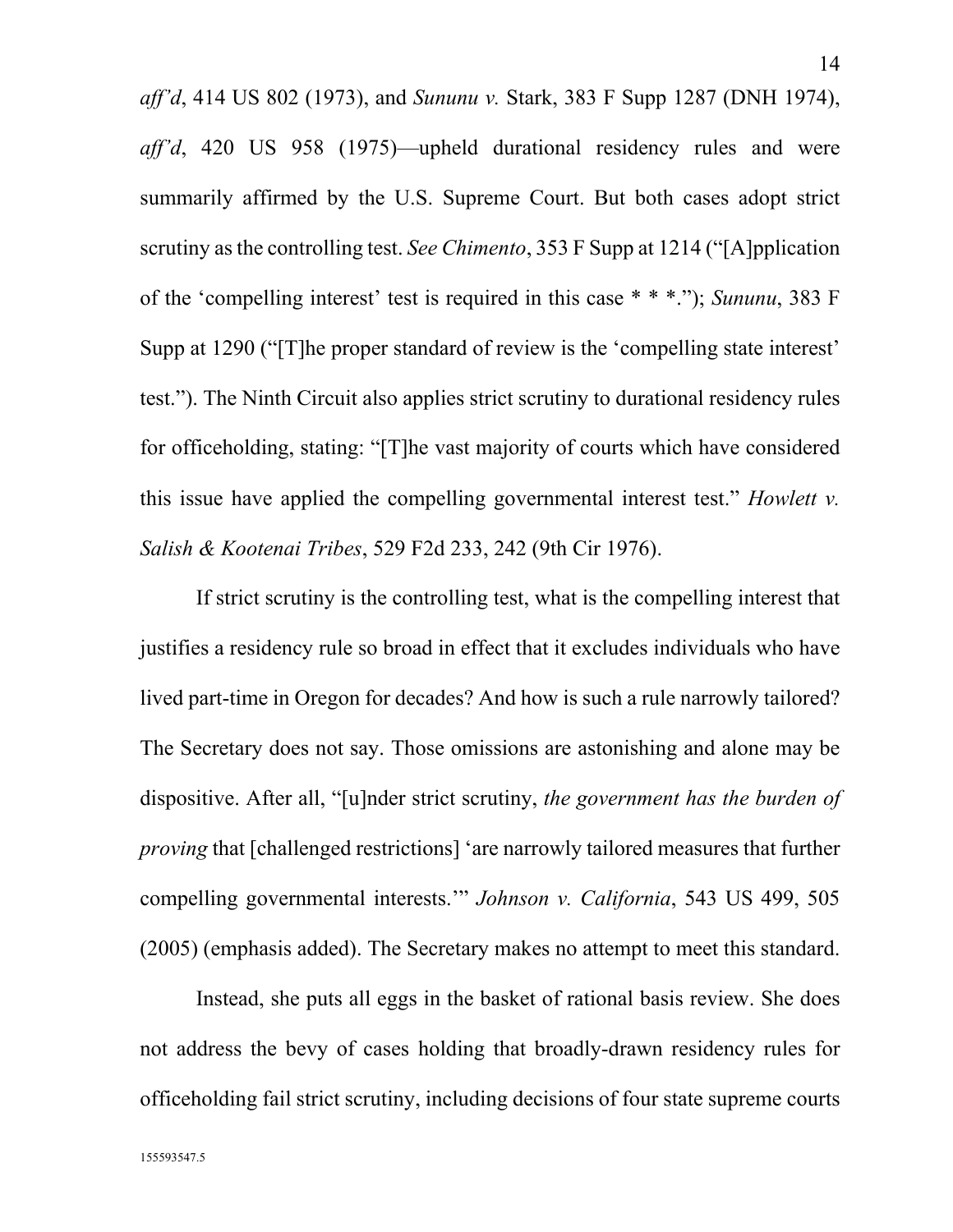<span id="page-19-4"></span>and the Third Circuit. (Opening Br 49 n10 (citing cases).) And she distinguishes two federal district court decisions on immaterial grounds—i.e., that *Callaway v. Samson* is about intrastate (not interstate) travel and that *Robertson v. Bartels* addresses eligibility for local office. But interstate travel is no less a fundamental right, *Shapiro v. Thompson*, 394 US 618, 630 (1969), and the constitutional burdens imposed by durational residency rules are the same regardless of the office a candidate seeks. [9](#page-19-5) It makes no sense to distinguish durational residency rules for officeholding on these bases, but not for voting. *Accord Dunn v. Blumstein*, 405 US 330, 335 (1972).

<span id="page-19-3"></span><span id="page-19-1"></span>Several courts have upheld durational residency rules for officeholding, as in *Chimento*, *Sununu*, and *Howlett*. That is because—as discussed in Kristof's opening brief—such rules can be constitutional if drawn and applied narrowly. Here, however, the Secretary proposes an overbroad rule that disqualifies someone who by most measures is an Oregon resident. The federal constitution requires an interpretation of Article V, section 2, that conforms closely to its purposes; the Secretary's proposed interpretation—and exclusion of Kristof from the ballot—does not.

### <span id="page-19-2"></span>**CONCLUSION**

<span id="page-19-0"></span>The Secretary diminishes Kristof's ties to Oregon as mere sentiment by

<span id="page-19-5"></span><sup>&</sup>lt;sup>9</sup> If anything, the burdens are weightier for statewide offices than local offices because they implicate the voting rights of more people.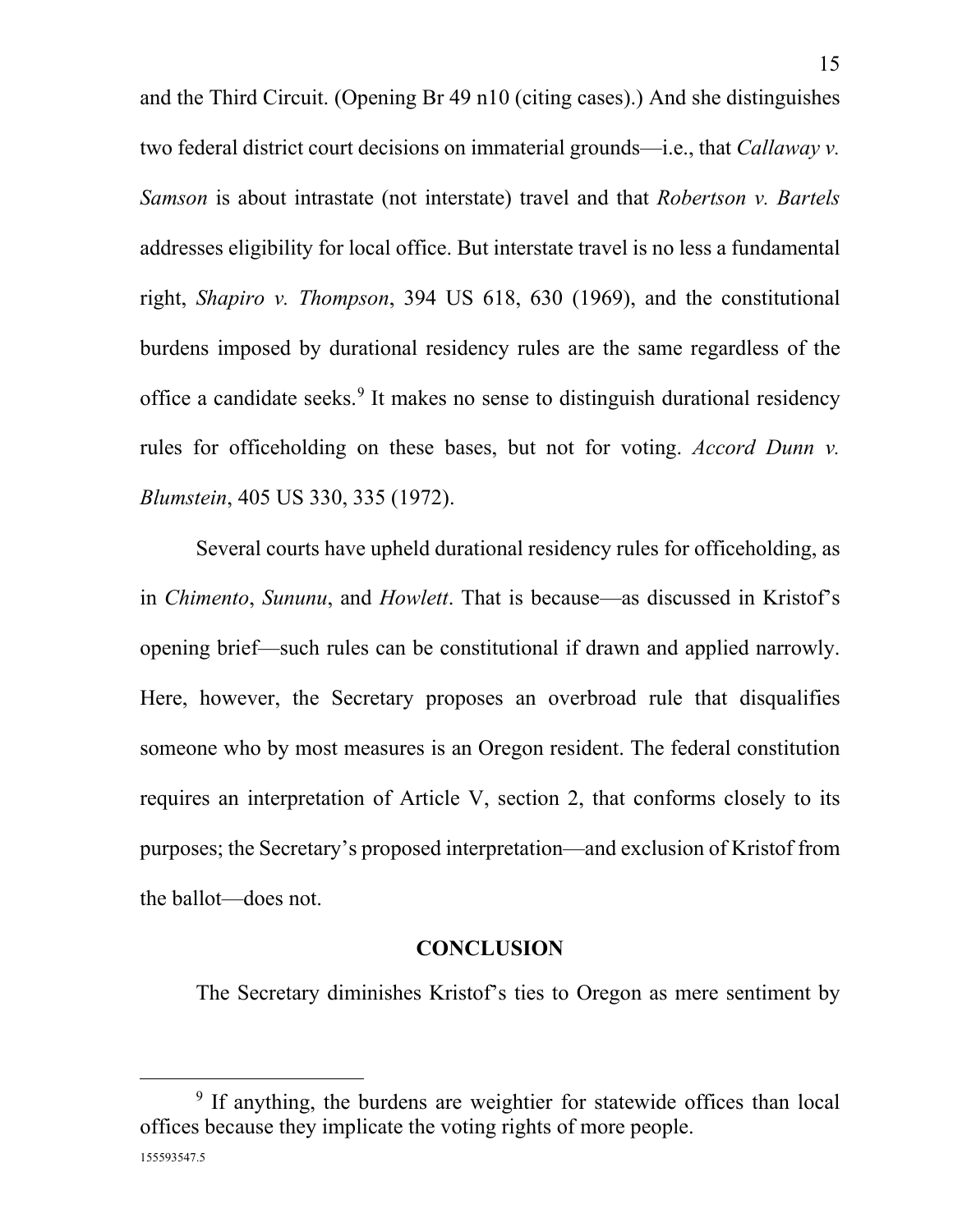creating a false dichotomy: that Kristof's love for Oregon does not mean he lives here. In doing so, she ignores undisputed evidence—including objective, verifiable facts and the sworn statements of third-party witnesses—that Kristof *does* live here. What's more, Kristof does love Oregon—a fact no less significant here than in the probate of Amanda Reed, where central to this Court's analysis was her deep affection for Oregon. *See Pickering*, 48 Or at 513. Accordingly, for the reasons stated above and in his opening brief, Kristof respectfully asks this Court to grant the requested mandamus relief.

Dated: January 26, 2022 **PERKINS COIE LLP** 

By: *s/ Misha Isaak*

Misha Isaak, OSB No. 086430 MIsaak@perkinscoie.com Thomas R. Johnson, OSB No. 010645 TRJohnson@perkinscoie.com Jeremy A. Carp, OSB No. 173164 JCarp@perkinscoie.com 1120 N.W. Couch Street, Tenth Floor Portland, Oregon 97209-4128 Telephone: 503.727.2000 Facsimile: 503.727.2222

*Attorneys for Plaintiff-Relator Nicholas Kristof*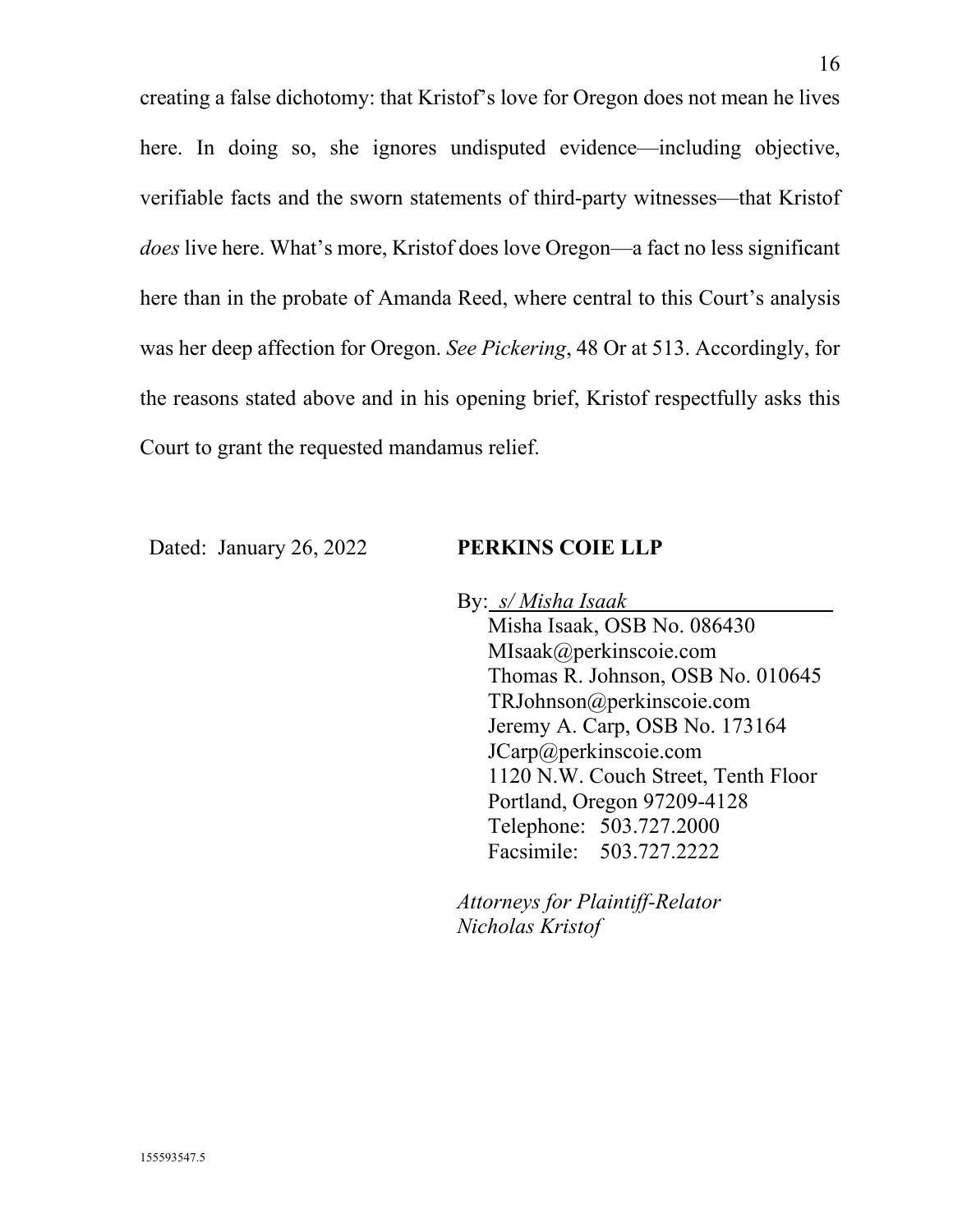## **COMBINED CERTIFICATE OF COMPLIANCE WITH BRIEF LENGTH AND TYPE SIZE REQUIREMENTS, AND CERTIFICATES OF FILING AND SERVICE**

Brief Length: I certify that (1) this brief complies with the word-count limitation in ORAP 9.10(3); and (2) the word-count of this brief (as described in ORAP 5.05(1)(a)) is 3,994 words.

Type Size: I certify that the size of the type in this brief is not smaller than 14 point for both the text of the brief and footnotes.

Filing: I certify that I filed this brief with the Appellate Court Administrator on this date via the court's eFiling system.

Service: I certify that service of a copy of this brief will be accomplished on the following participants in this case, who are registered users of the appellate courts' eFiling system, by the appellate courts' eFiling system at the participants' respective email addresses as recorded this date in the appellate eFiling system and email:

Ellen F. Rosenblum, OSB No. 753239 Attorney General Benjamin Gutman, OSB No. 160599 Solicitor General 1162 Court St. NE Salem, OR 97301-4096 Telephone: 503.378.4402 Email: benjamin.gutman@doj.state.or.us